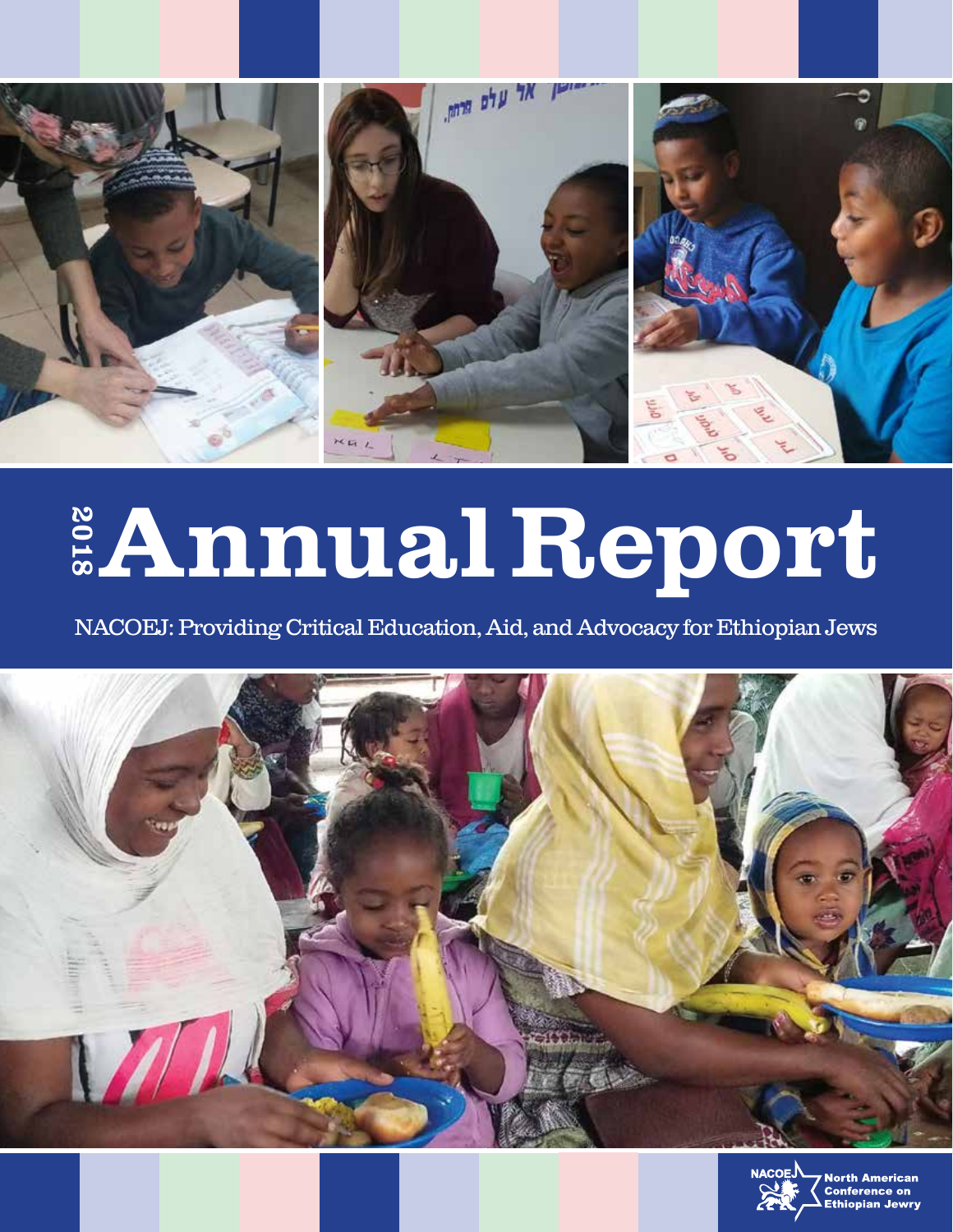# From the President and the Executive Director



Rabbi Jerome M. Epstein President

**IF** arlier this year, the Israeli Government proudly announced that it would finally grant permission for 1000 members of the Ethiopian Jewish community to make Aliyah. Although I applaud the announcement, I am

disappointed that no announcement was made about the fate of the remaining community members (which will total 7200) – many of whom have been waiting to move to Israel since 2003.

On a visit to Addis Ababa in July, my wife and I visited a 98 year old woman who lived alone in her small one room home without electricity or running water. She still yearns to fulfill her dream to reunite with her 75 year old son and the rest of her family who currently live in Israel. Her plight is not unique. Seventy percent of the remaining Ethiopian Jews have first degree relatives in Israel. Family separation is a cruel tragedy.

NACOEJ is working hard to stimulate the changes that will permit the completion of the Ethiopian Aliyah. But, the goal can only be achieved with your help. North American Jews must make their respectful voices heard through their local UJA-Federations and Israeli consulates. Dire living conditions and the shortage of daily food as well as medical care are painfully taking their toll on Jews in Ethiopia. If we do not provide financial support, they will continue to suffer.

Once Ethiopian immigrants arrive in Israel, significant funds will be required to absorb, educate and train them. NACOEJ educational programs can help them fashion new lives in their new land. But, without your help, these new Israelis may never reach their potential. Your gift can help them succeed.

**Join me in making a difference.** ■

**This Annual Report highlights** great challenges and successes in our work in Israel.

At the direction of the Israeli Ministry of Education, we closed our Limudiah programs in Rehovot. The Ministry wants NGO's to leave municipalities that don't help fund good programs.



Barbara Ribakove Founder and Executive Director

We opened two new Limudiot at the urging of school principals and municipalities, one in Bat Yam, with many new Ethiopian immigrants, and the other in impoverished Lod, where we already had three Limudiot. There we were urgently needed in a neighborhood where 80% of the children live in homes where no Hebrew is spoken.

In Bat Yam, we expected and experienced fine results. In our fourth program in Lod, at the Levi Eshkol School, our results at year's end were beyond expectations. Even among the children at remedial level, all but two achieved at least minimum class level, and others did much better.

We also piloted a Parents' Program requested by Ethiopian-Israeli parents and teachers in Ramle, where NACOEJ's first Limudiah began [see page 5]. The Parents' Program was so successful, the parents urged us to continue it. But we need more funds to do so.

At the same time, we responded to very serious hardships endured by Jews in Gondar and Addis Ababa, Ethiopia, who are waiting, some for twenty years, to make aliyah. With our partner organization Struggle to Save Ethiopian Jewry, we've been funding meals for hundreds of severely malnourished children under age five, malnourished pregnant women, and modest lunches for older children in the Jewish summer day camps.

And this spring we faced the retirement of our amazing 26-year-long Director of NACOEJ-Israel and Director of Limudiot, Shoshana Ben-Dor. After interviewing many excellent candidates, we chose an outstanding Ethiopian Israeli, David Mihret. ■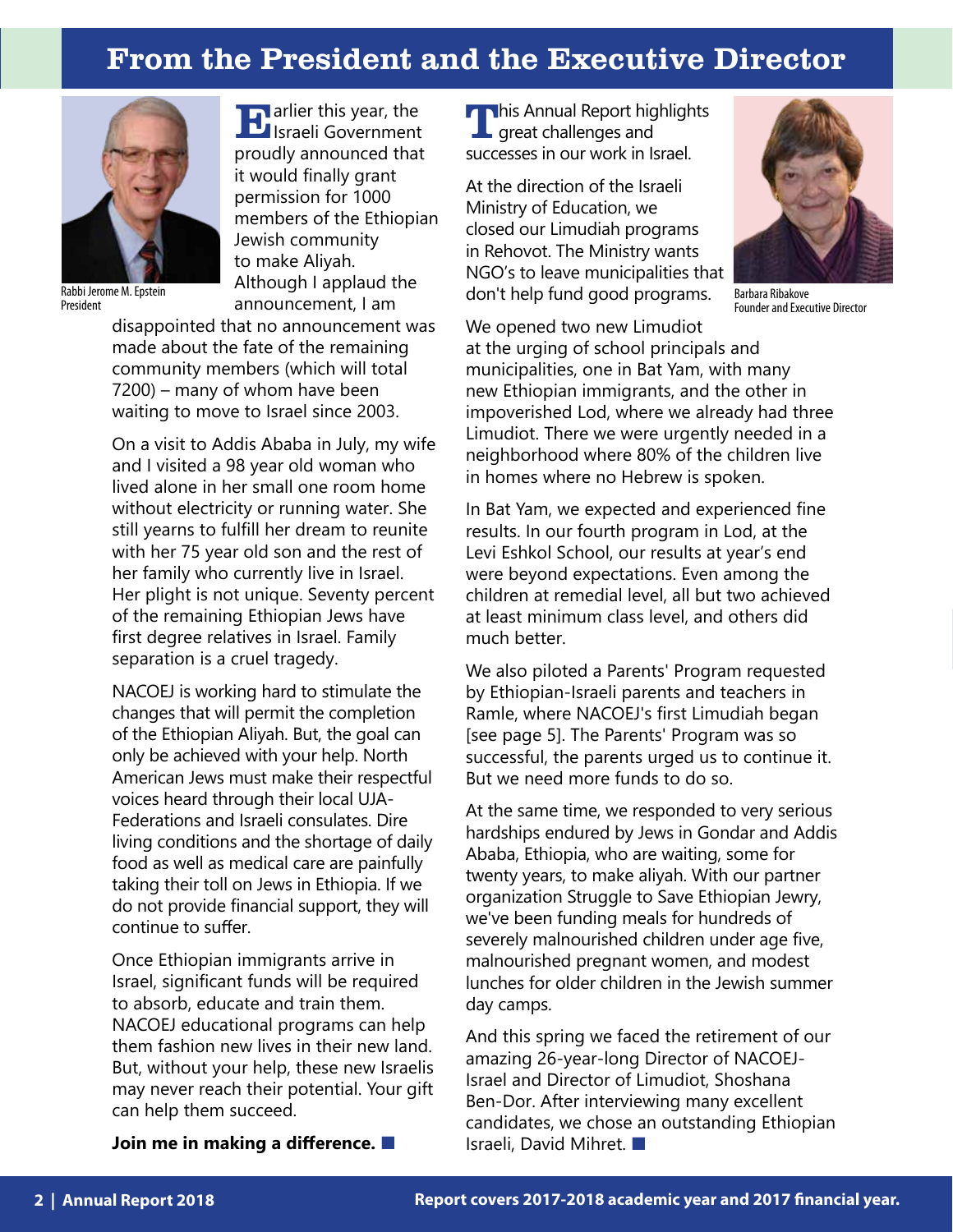# Thank You Shoshana!

**III** In 1992, when we needed a new Director to represent NACOEJ in **I** Israel, and to run our small after-school program for struggling Ethiopian school children, **Shoshana Ben-Dor** fit the bill perfectly.

She was an educator, working on a PhD in Ethiopian-Jewish traditions, knew Amharic and even ritual Ge'ez, had personal relationships with Ethiopian Israelis, and was on our staff part-time.

Over the next 26 years, Shoshana and her hand-picked, personallytrained teachers created the well-respected Limudiah Program, enabling thousands of Ethiopian children to succeed in grade school, be successful in high school, qualify for higher education, and make good lives in Israel.

On her own time, Shoshana worked with anthropologists to record Ethiopian-Jewish synagogue services, religious chants, and teachings.



*Shoshana Ben-Dor in a Limudiah Class*

She established the NACOEJ Teaching Tent at the Sigd festival, and has translated the Sigd liturgy, creating the first Ge'ez/Hebrew Sigd siddur. These major achievements go far toward fulfilling NACOEJ's fourth mandate, cultural preservation.

Shoshana has spoken at Knesset committees, served on panels and committees dealing with Ethiopian issues, and is considered by many Ethiopians as one of their own. After 26 years of outstanding accomplishment, we extend to Shoshana our warmest words of praise and a heart-felt "Thank you, Shoshana!" ■



# Welcome David!

Shoshana's successor, David Mihret, has had an outstanding record as Director of the Steering Committee for Ethiopian Jews in Israeli Schools, where he managed teams of 120 school counselors, academic advisors, and educational mediators in 160 schools. He has long experience with the Ministry of Education and other ministries, local authorities, and non-profits.

David was 16 when his family left Ethiopia in 1981, trying to reach Israel via the UN refugee camps in Sudan. That year, Sudanese soldiers raided their camp, and David lost three brothers and four uncles. In 1984, he and his remaining family were rescued by Mossad agents, just before Operation Moses.

David arrived in Israel at 19, never having been to school, though his father taught him to read and write Amharic. After mastering Hebrew and much of his missed education, he got into a pre-college prep course, and went on to a degree in Industrial Engineering, followed by a BA from Bar-Ilan University and an MA from Hebrew University. Along the way, we are happy to say, he was sponsored in our NACOEJ/Barney & Rachel Landau Gottstein Adopt-A-Student College Program.

David has served in the IDF, speaks two Ethiopian languages, and is now strengthening his English as our new NACOEJ-Israel Director. ■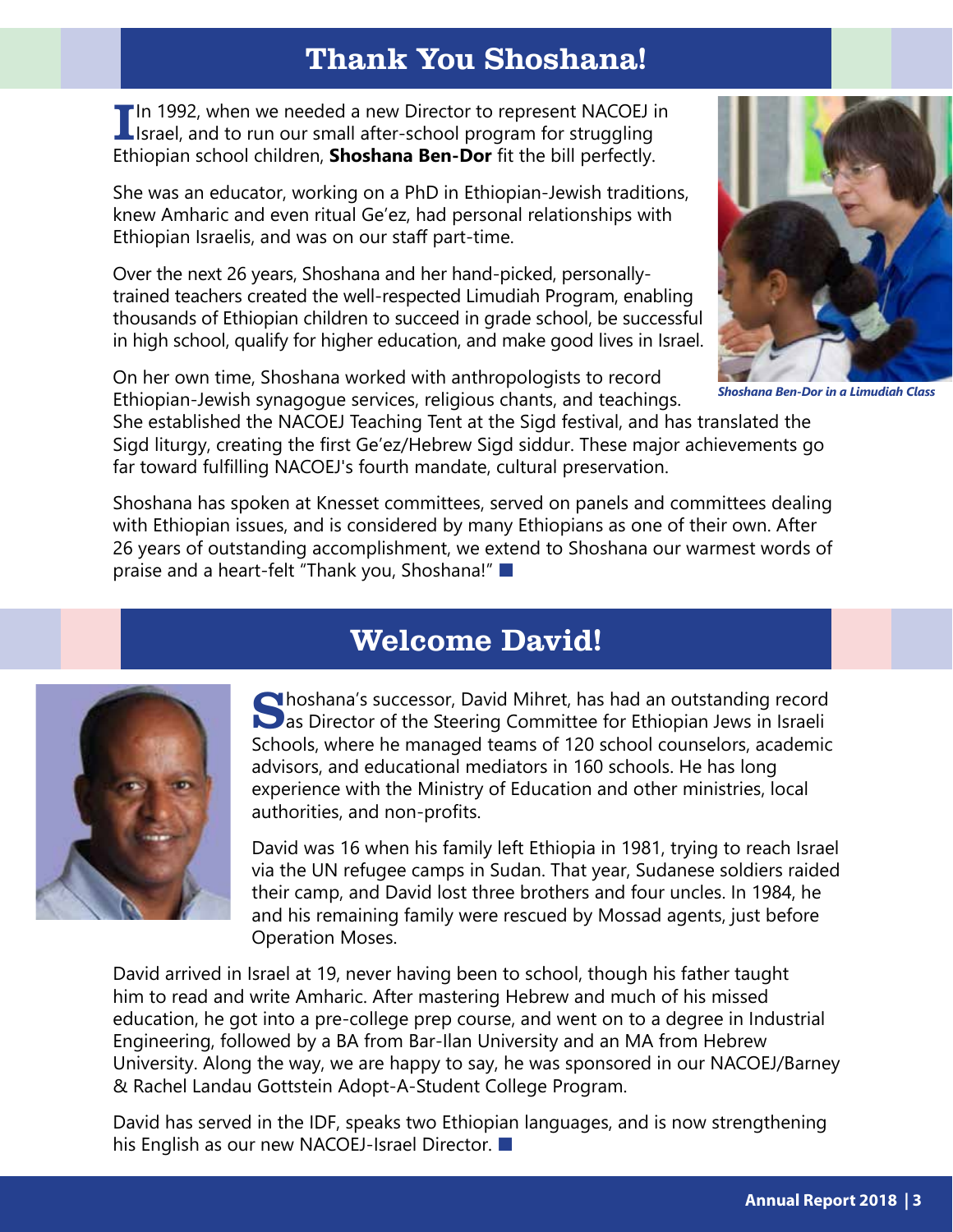# NACOEJ / Limudiah Intensive Education...



The Limudiah, which takes place<br>
during the school day or after school, provides 10 hours a week of assistance in reading, math, and study skills to Ethiopian-Israeli children in grades 1-6. The program:

- Begins in first grade so children achieve early academic success.
- Works in the same schools the children attend, so our teachers can work closely with the homeroom teachers.
- Maintains small grade-level groups, ideally of no more than eight students per teacher.
- Hires skilled teachers who are sensitive to cultural and familial issues, as well as the poverty that challenges many Ethiopian-Israeli children.
- Starts each after-school session with a nourishing hot lunch, crucial for children from impoverished homes.
- Builds in constant evaluation and tailors approaches and materials to meet the individual needs of students.

#### 2017-2018 Limudiah Programs:

- **■ 441 students**
- **■ 10 schools**
- **■ 5 communities**

| <b>Bat</b><br>Yam             | 24 students<br>Harel School: 24 (grades 2-5)                                                                                                                   |
|-------------------------------|----------------------------------------------------------------------------------------------------------------------------------------------------------------|
| <b>Kiryat</b><br><b>Ekron</b> | 50 students<br>Ohel Meir School: 50 (grades 1-4)                                                                                                               |
| Lod                           | 181 students<br>HaMeiri School: 53 (grades 1-4)<br>HaMaapilim School: 45 (grades 1-3)<br>Levi Eshkol School: 20 (grades 4-5)<br>Rambam School: 63 (grades 1-4) |
| Ramle                         | 30 students<br>Bar-Ilan School: 30 (grades 1-4)                                                                                                                |
| <b>Rishon</b><br>Lezion       | 156 students<br>Sinai School: 53 (grades 1-6)<br>Yeshurun School: 43 (grades 1-6)<br>Zvulun School: 60 (grades 1-5)                                            |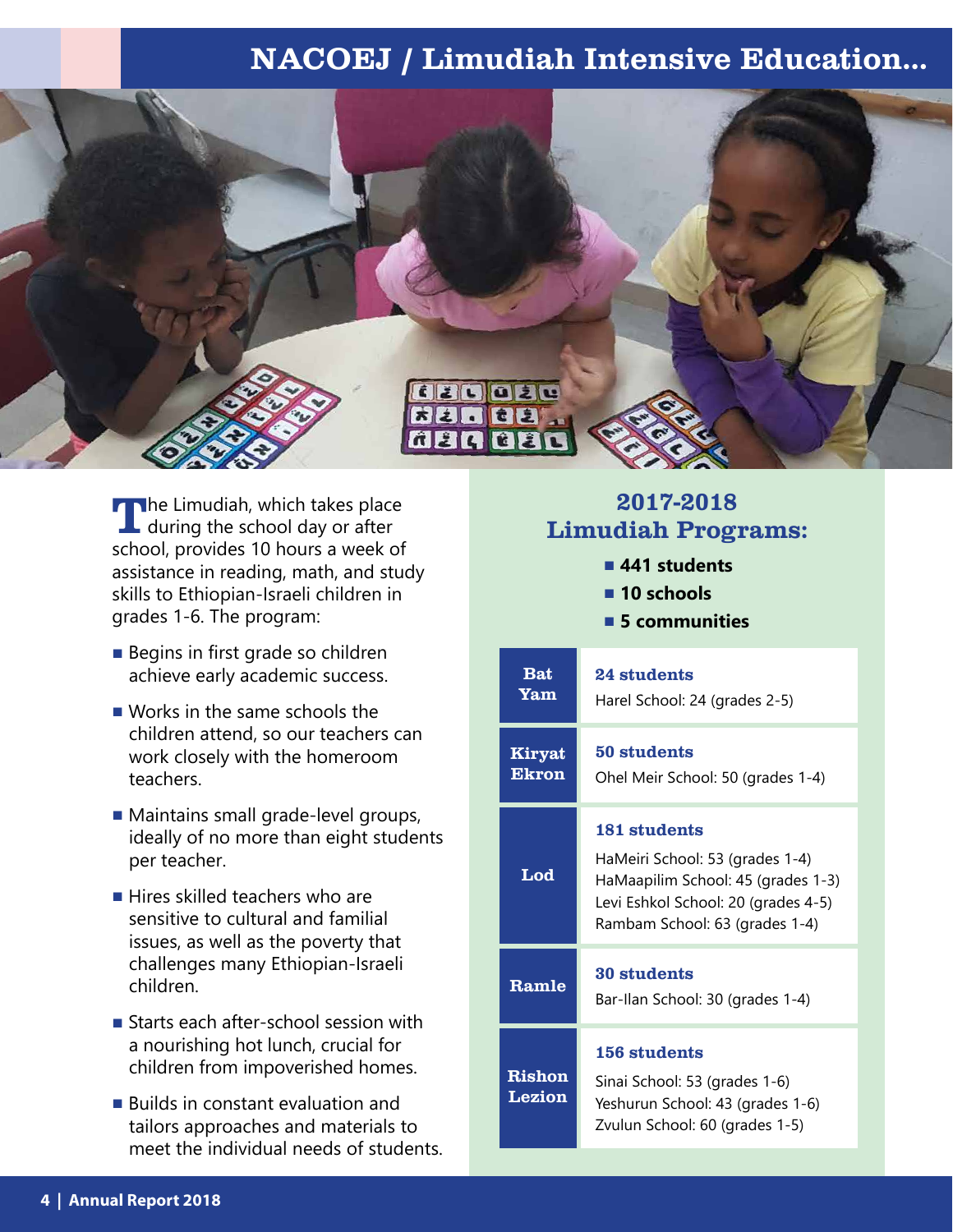# ...for Ethiopian-Israeli School Children.

#### Limudiah Pilot Parents' Program: Great Success!

The newest NACOEJ program, a **Limudiah Pilot Parents' Program**, was created this year to help Ethiopian-Israeli parents in their interaction with their children and the school. It was coordinated by staff at the Bar-Ilan School in Ramle, and run by an experienced educator, Ethiopian-Israeli Dr. Wuvit Worke Mengistu.

There were ten sessions, including a joint parents/children activity. Parents were of varied ages and educational levels. Two of the mothers were illiterate, one spoke mostly Amharic, and two fathers participated. All the children were Israeli-born.

The parents wanted to learn how to develop better communication with their children, how to set limits and avoid power struggles, how to support their children's studies, and about the importance of reading at home.

The parents were given "homework" and became very involved. They reported changes in their family dynamics, including their increased ability to converse with their children and spend quality time together.

One mother even said she'd been considering divorce, but the tools she acquired in the program readjusted the family dynamic and level of communication. She told us her marriage was saved by what she learned.

The **Limudiah Pilot Parents' Program** was a great success. The participating parents want it to continue. They feel they have a lot more to learn. ■

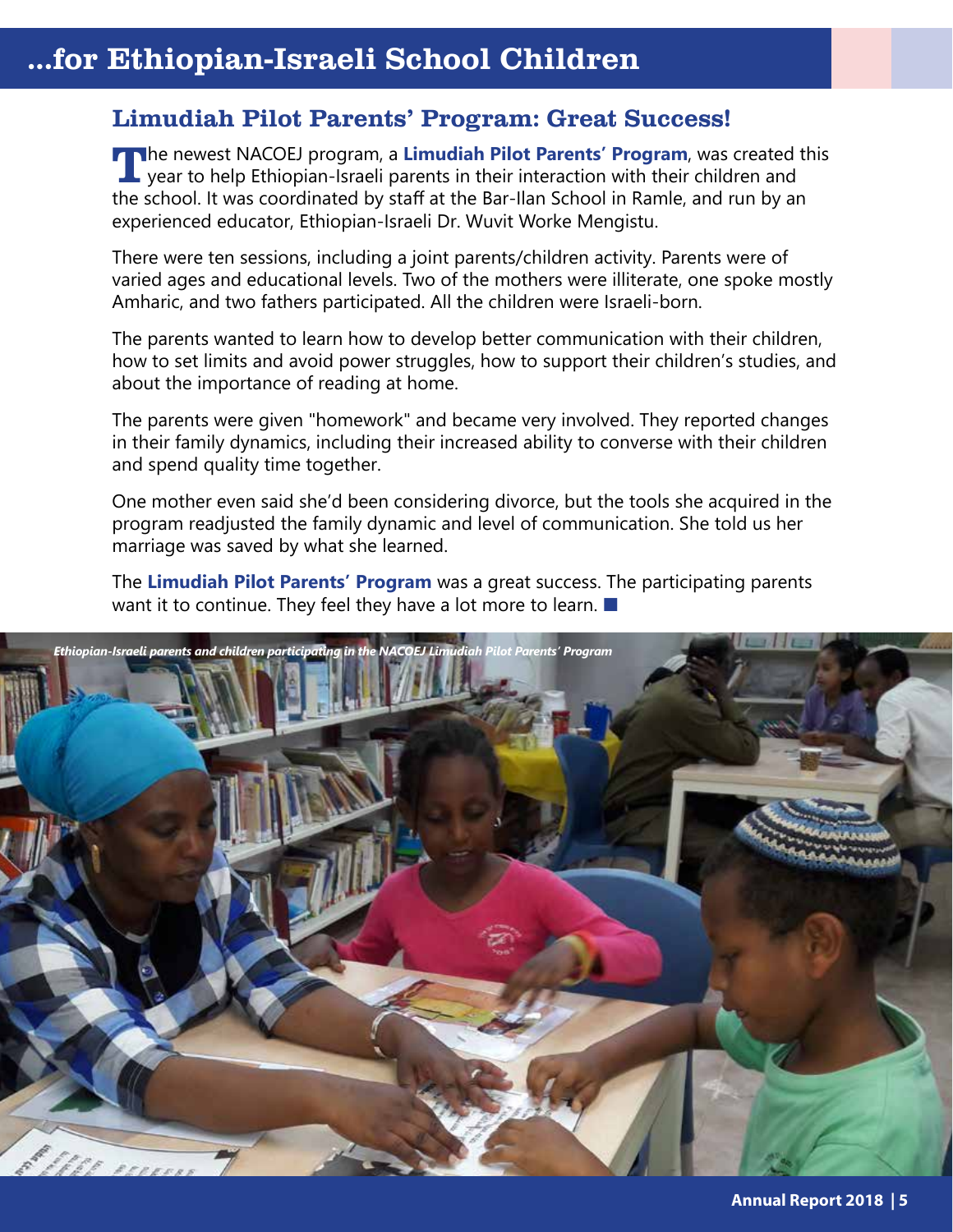#### NACOEJ/Edward G. Victor High School Sponsorship Program

#### High School Sponsorships = Educational Excursions, Special Materials, Enrichment Programs, and Much More…

Clince 1997, the NACOEJ/Edward G. Victor High School **Sponsorship Program has changed the lives of** thousands of Ethiopian-Israeli teenagers.

High school tuition is covered by the government, but Israeli schools charge added fees that many Ethiopian families cannot afford.

Sponsorships enable students to participate in educational excursions, enrichment programs and extra study hours, and to take advantage of all the educational opportunities the school offers.

High school students say a sponsorship lets them be **"…just like the other kids,"** which is vital for teenagers.

Talented and brilliant students can attend special high schools. Virtually all can get an education enabling college entry and a successful future. ■



#### **In the 2017-2018 School Year…**

- 204 sponsors participated in the High School program.
- 896 students were sponsored.
- **52** schools in **12** Israeli cities participated.
- **160** of our students graduated.
- Hundreds of deserving students are waiting for sponsors.

#### NACOEJ/Barney & Rachel Landau Gottstein College Sponsorship Program (AAS)

#### The Keys to Success: College and A Sponsorship

Starting in 1987, the NACOEJ/Barney & Rachel Landau Gottstein Adopt-A-Student College Sponsorship Program has given thousands of Ethiopian-Israeli college students financial support so they can complete their degrees.

The Israeli government usually covers tuition, but students must pay for essential expenses like rent, food, transport, books and more.

Most Ethiopian families cannot help their children financially. Unassisted students often have had to drop out of school and accept lowpaying, unskilled jobs.

An AAS sponsorship helps a student stay in school, earn a degree, enter a profession, and break the cycle of poverty. Sponsorships are a perfect investment in the Ethiopian-Israeli community and in Israel itself. ■



#### **In the 2017-2018 School Year…**

- **▪ <sup>103</sup>** sponsors helped support **364** students in **<sup>5</sup>** universities and **30** academic colleges, including **10** nursing schools and **8** engineering schools.
- 118 sponsored students finished their coursework this year and graduated in their fields of study. About **126** students will finish their studies soon.
- **38** sponsored students were studying for advanced degrees.
- 2 sponsored students received Masters Degrees and **12** more will finish Masters Degrees soon.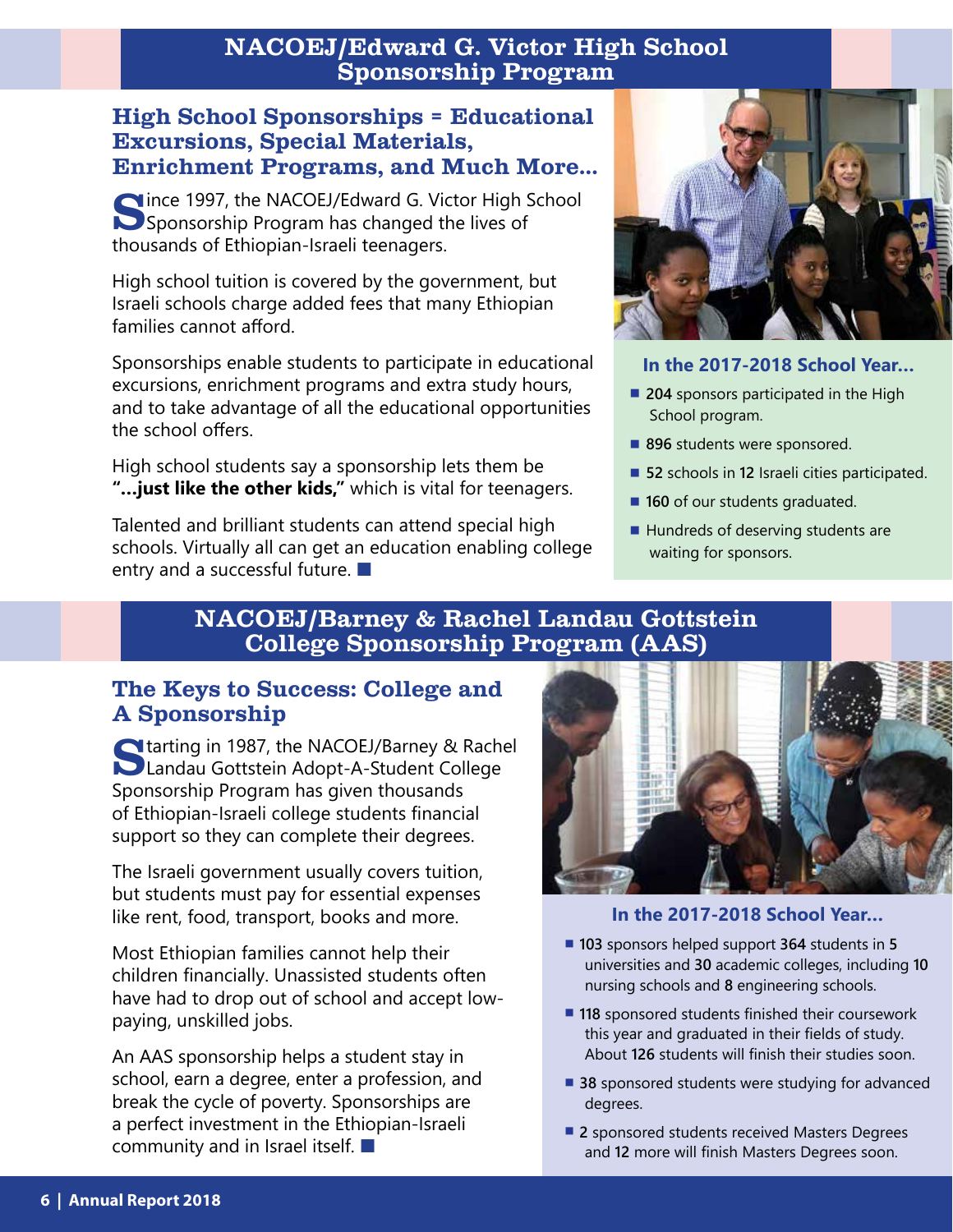## Ethiopia



#### Update from Ethiopia on the Past Year

The situation in Ethiopia today remains heart-rending with nearly 8000 Jews still  $\mathsf L$  waiting to make aliyah, some for 20 years or more, most with children, parents, or siblings waiting for them in Israel. NACOEJ is no longer running programs in Ethiopia, but has worked to identify – and fund – the most pressing needs.

The smallest children are suffering the most. When children under age five were evaluated by the head of a pediatric clinic in Gondar, hundreds were identified as malnourished, many severely.

For the littlest ones, age two and under, funding for nourishing meals is provided by SSEJ, (Struggle to Save Ethiopian Jewry) our sister organization. NACOEJ began fundraising to feed the three and four-year-olds. All the children now receive a banana or an orange, cooked carrots, potatoes, and eggs, a roll, milk, and fafa, a fortified porridge. The meals are served once a day, five days a week.

An American philanthropist is ensuring that children under age five also receive medical check-ups, medicines, and hospitalization when needed. Unfortunately, no funds are available for children age five and over.

We have also begun to feed malnourished pregnant Jewish women that includes ongoing evaluations by a nurse to monitor their health and that of their unborn babies.

This past summer a continuing day camp program for Jewish children ages seven through 18 was organized by volunteers from Israel and local Ethiopian Jews. Some 1280 Jewish children in Gondar and 260 in Addis Ababa enjoyed a nutritious lunch through funding from NACOEJ donors.

And, as before, we continued to provide food for Jewish families in Ethiopia for Rosh Hashanah and during the holiday seasons. ■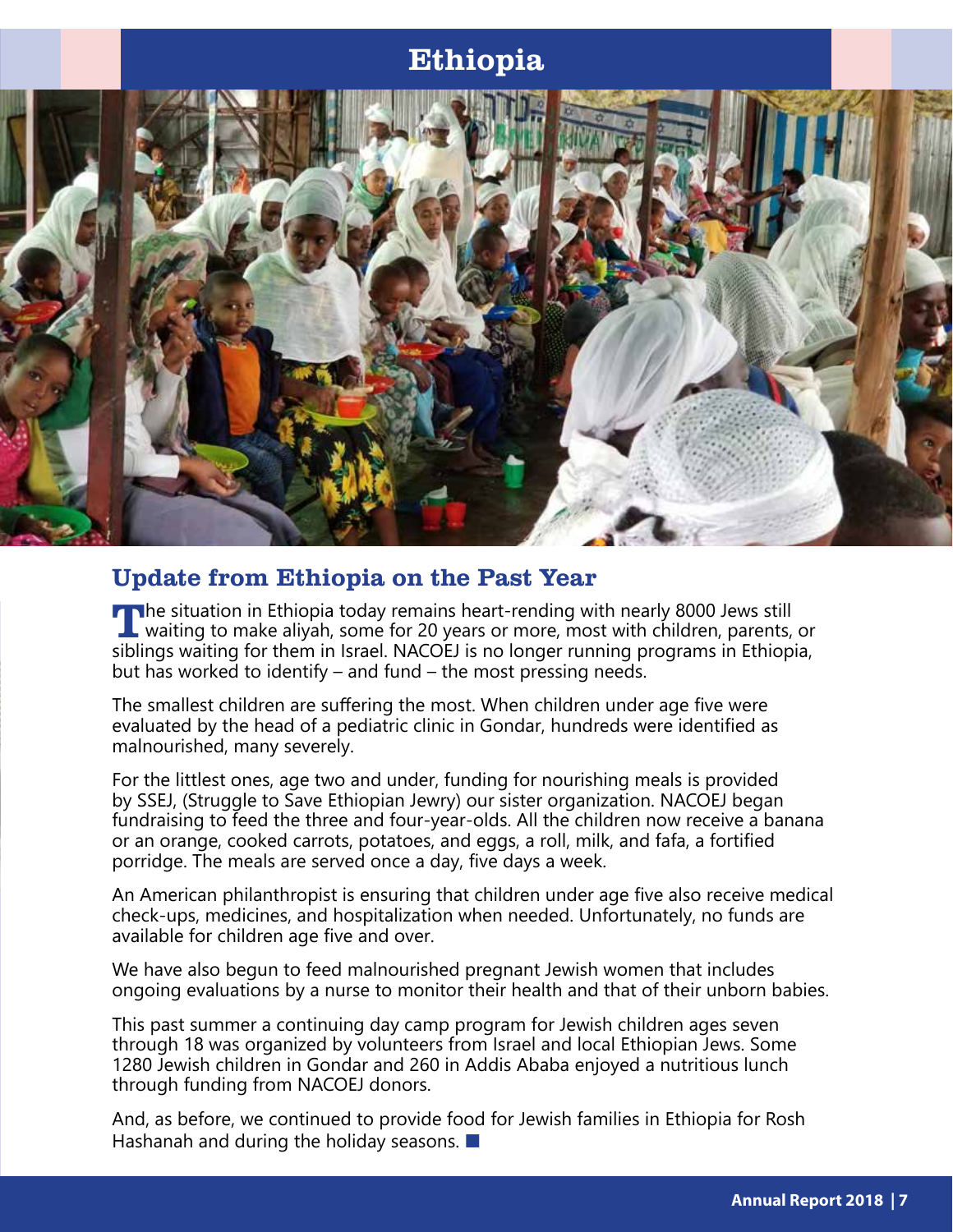| <b>COMBINED STATEMENT OF FINANCIAL POSITION: DECEMBER 31, 2017</b> |  |  |  |  |  |  |
|--------------------------------------------------------------------|--|--|--|--|--|--|
|--------------------------------------------------------------------|--|--|--|--|--|--|

|                                                                                                                                     |                                                                                                                                  | <b>Current Funds</b>                                     | Total                                          |                                                          |
|-------------------------------------------------------------------------------------------------------------------------------------|----------------------------------------------------------------------------------------------------------------------------------|----------------------------------------------------------|------------------------------------------------|----------------------------------------------------------|
|                                                                                                                                     |                                                                                                                                  | Unrestricted                                             | Temporarily<br>Restricted                      | All<br>Funds                                             |
|                                                                                                                                     | <b>ASSETS</b>                                                                                                                    |                                                          |                                                |                                                          |
| Current assets:<br>Cash and cash equivalents<br>Investment in marketable securities<br>Contributions receivable<br>Prepaid expenses | Total current assets                                                                                                             | \$<br>233,610 \$<br>4,420<br>28,351<br>2,462<br>268,843  | 553,074 \$<br>1,242,529<br>83,846<br>1,879,449 | 786,684<br>1,246,949<br>112,197<br>2,462<br>2,148,292    |
|                                                                                                                                     |                                                                                                                                  |                                                          |                                                |                                                          |
| Furniture and equipment, net of<br>Security deposits                                                                                | accumulated depreciation of \$58,037                                                                                             | 290<br>15,553                                            |                                                | 290<br>15,553                                            |
|                                                                                                                                     | Total assets                                                                                                                     | \$<br>284,686 \$                                         | 1,879,449 \$                                   | 2,164,135                                                |
|                                                                                                                                     | LIABILITIES AND NET ASSETS                                                                                                       |                                                          |                                                |                                                          |
| <b>Current liabilities:</b><br>Deferred public support                                                                              | Accounts payable and accrued expenses<br><b>Total liabilities</b>                                                                | \$<br>232,296<br>553,073<br>785,369                      | \$                                             | 232,296<br>553,073<br>785,369                            |
| Commitments                                                                                                                         |                                                                                                                                  |                                                          |                                                |                                                          |
| Net assets:<br>Unrestricted<br>Temporarily restricted                                                                               | Total net assets                                                                                                                 | (500, 683)<br>(500, 683)                                 | 1,879,449<br>1,879,449                         | (500, 683)<br>1,879,449<br>1,378,766                     |
|                                                                                                                                     | Total liabilities and net assets                                                                                                 | 284,686 \$                                               | 1,879,449 \$                                   | 2,164,135                                                |
|                                                                                                                                     | <b>COMBINED STATEMENT OF ACTIVITIES: YEAR ENDED DECEMBER 31, 2017</b>                                                            |                                                          |                                                |                                                          |
| Support and revenue:<br>Public support<br>Other income<br>Dividend income<br>on securities                                          | Sales (net of cost of goods sold of \$951)<br>Net realized and unrealized gain/(loss)<br>Net assets released from restrictions - | \$<br>785,908 \$<br>10,055<br>7,745<br>137<br>(4, 285)   | 1,314,336 \$<br>17,104<br>225,718              | 2,100,244<br>10,055<br>7,745<br>17,241<br>221,433        |
|                                                                                                                                     | satisfaction of program restrictions                                                                                             | 1,296,696                                                | (1, 296, 696)                                  |                                                          |
| Expenses:<br>Program services:<br>Relief in Ethiopia<br>Assistance in Israel                                                        | Total support and revenue<br>Information and Education - USA<br>Total program services                                           | 2.096.256<br>69,904<br>1,584,565<br>191,775<br>1,846,244 | 260.462                                        | 2.356.718<br>69,904<br>1,584,565<br>191,775<br>1,846,244 |
| Supporting services:<br>Management and general<br>Fundraising                                                                       | Total supporting services                                                                                                        | 169,780<br>258,039<br>427,819                            |                                                | 169,780<br>258,039<br>427,819                            |
|                                                                                                                                     | Total expenses                                                                                                                   | 2,274,063                                                |                                                | 2,274,063                                                |
| Change in net assets                                                                                                                |                                                                                                                                  | (177, 807)                                               | 260,462                                        | 82,655<br>1,296,111                                      |
| Net assets, beginning of year                                                                                                       |                                                                                                                                  | (322, 876)                                               | 1,618,987                                      |                                                          |
| Net assets, end of year                                                                                                             |                                                                                                                                  | \$<br>$(500, 683)$ \$                                    | 1,879,449 \$                                   | 1,378,766                                                |

See Notes to Combined Financial Statements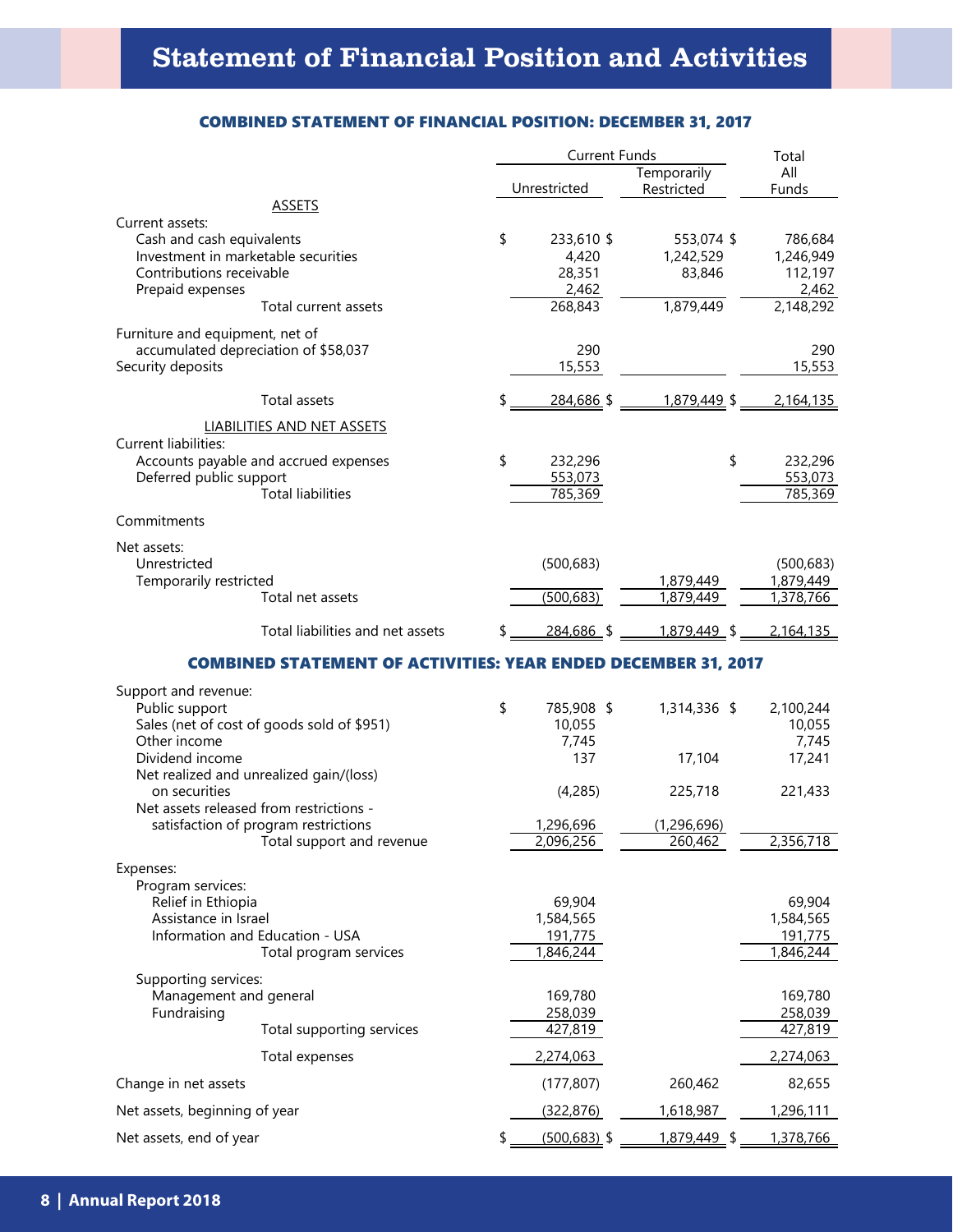### Donors

**To our 2017 donors: even though we do not have space to name all of you in this report, please know that each and every one of you is in our hearts and we are so grateful.**

#### **\$10,000+**

- Anonymous (3) Mark Brecker Charles I. Brown Foundation Estate of Samuel Cohen Derfner Foundation Betty Dyer Jane & Jerome Epstein Halley Faust Joyce Fefferman Ben Giron Glencore Charitable Trust Albert B. Glickman Family Foundation
- Miriam & Sanford Goldhaber Deborah Goldstein Rachel & Barnard Gottstein David Holtz Burton G. and Anne C. Greenblatt Foundation Israel Ministry of Education - Lod Hollis Hills Bayside Jewish Center Susanna Levin Barbara & Arthur Levine Sonia & Lloyd Levitin Peachy Levy Neil Lovit
- Madav IX Foundation Estate of Robert Meltzer Municipality of Ramle Shelley & Joseph Paradis Elise Pottick Barbara Ribakove Evely Laser Shlensky Alan Sieroty Charitable Fund Sobell Foundation Estate of Arthur Stone Morris & Silvia Trachten Family Foundation Edward G. Victor

#### **\$5,000-\$9,999**

- Anonymous (3) Judith & Cyrus Abbe Seymour Askin Helen-Mae & Seymour Askin Fund Cleary Gottlieb Steen & Hamilton Robert H. Cohen Marsha Croland Mel Garfinkel Samuel Gelfand
- Terry Grant Hannah Klein Nathan & Helen Kohler Foundation Luis & Lee Lainer Fund Claire Levine Gerhard Levy Estate of Marion Lipsitz Steven & Laura Mayer Family Foundation Fritz Naftalie Foundation
- Leonard, Lillian, Faye, Albert B. & Audrey G. Ratner Donor Advised Fund of the Jewish Federation of Cleveland Savitt Family Foundation Elaine Schwartz Johanna Steper Geraldine Weichman Benjamin Zeltser

#### **\$2,500-\$4,999**

- Anonymous (5) Gertrude Abramson Paul & May Arielly Fund for Rehovot Deena Barlev & Robert King Jonathan Bernstein Jeffrey Botman Steven Bram Diane Brant Rebecca & Jacob Cohen Estate of Donald Deitch Judith & Herbert Deutsch Elizabeth Dimond Charlotte Eth Solomon Ezra Zlatka Ferreira & Richard Kahn Anna & Natan Flax Foundation Paula & Daniel Friedman Joyce Fulps
- Jeff & Doris Goldstein Donor Advised Fund of the Jewish Community Foundation of Northeast Florida Lorna & David Golick Judith Gotlieb & Neal Brodsky Leonard C and Lois S Green Charitable Foundation Charles Halasz Max Heppner Mirka Knaster Bennett Leff Leonard & Lois Laser Family Foundation Donald Leiss Faye & Meyer Lieman Lois K. Levy Esther Lumer Ita Markus The Purple Lady/Barbara Meislin
- Jacob Melamed Helene Miller Carol Pittelman Diane Press & Stanley Wulf Howard Poorvu Barak Raviv Barbara Reader Karyn Reader Carol Rest-Mincberg Aviva & David Rubin Robert A. Sugarman Charitable Fund Tidewater Jewish Foundation, Vicki Trachten Schwartz Traditional Congregation of Creve Coeur, St. Louis Diana & Avraham Yacobi Edith & Robert Zinn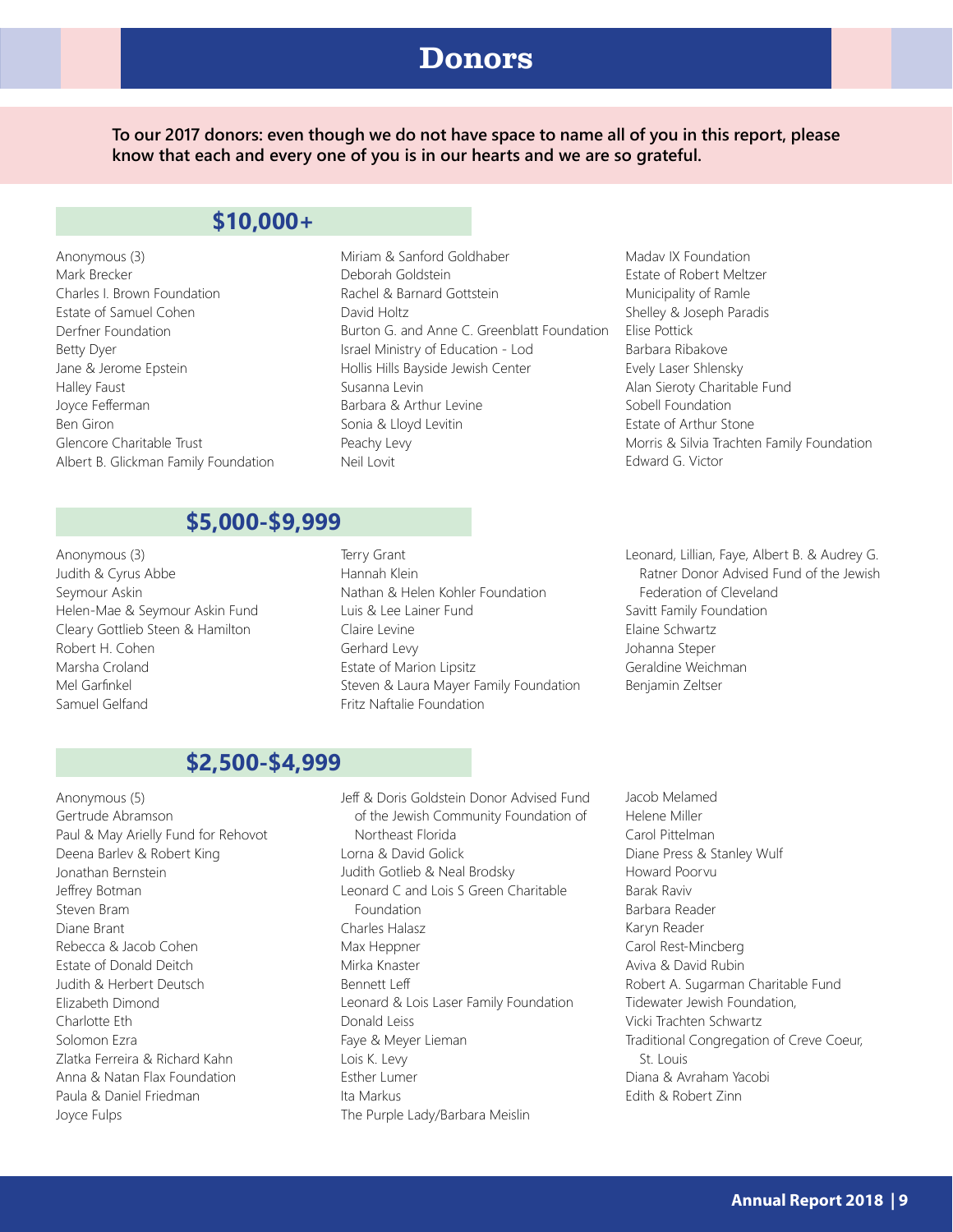#### Donors

#### **\$1,000-\$2,499**

Anonymous (4) Adath Jeshurun Congregation, Minnetonka MN Altman Aronow Charitable Foundation Elaine Altschul Nedda & Ken Altschuld Estelle & Jacob Apelberg Debra J. Appel & Gene Schneyer Eva & Frank Bachrach Bain Family Foundation Ann Bardacke & David Wolf Shoshana Ben-Dor Joan Copan Benjamin Elaine & Irwin Berg Martin Bialer J. Charles Binder Mark & Martine Binstock Rebecca Blank & Lawrence Bank Sunny & Philip Brodsky Gail Carp Chesed Foundation Eileen & Henry Cohen Marion Cohen Claire & Baruch Cohon Sharon & Stephen Cristofar Nadav Daniel Judith Davis Barry Dixon Steven Dottheim Barbara Drench Marcia Eagle Elias Family Philanthropic Fund Marilyn Estreicher Sheila & Bruce Firestone David Fleischer Deborah S. Freedman Alice Friedman Andrew Friedman Emily Friedman Barbara Gaffin Terry Gelman Karen Gens Susan Giesberg & David Lappen Merle Ginsburg Joan Glatman Herschel Goldfield Miriam Goldberg & Gary Metzger

Anne & Ernest Goldmann Reager Goodson Sandy Gottstein Audrey & Joseph Greenberg Harold Grove Richard Gunther Robert Gutman Bernard Hammer Helen Harkaspi Ellen Harris Lily Harvitt Susan & Bruce Heitler Arlene Heyman Juliane Heyman Joanne & Richard Hoffman Ronald Hyman Judith Jackson & Andrew Gould Phyllis Janov Jewish Womens's Center of Pittsburgh Estate of Selma P. Kessler Judith Kopp Carol & Daniel Kotler Deborah Krasnow Franklin Kreutzer Morton Krieger Lenore & William Lambert Cynthia & Michael Lebowitz David Leib Martin Leopold Myra Levine Harris Wendy & Peter Lewis Sharon Liebhaber & Alan Iser Litwin Foundation Betsy & Benjamin Lopata Eleanor Maliner Jason & Belle Mann Ronald Marmer Ruth Mason Michael Mayer Carole & Sid Meltzner/CAS Foundation Aviva & Ariel Menche Eva Meyersson & Paul Milgrom Karen Miller Myrna & Curtis Miller Grace & Martin Miller Renee & Leonard Minsky Meg & Gary Moskovitz

Municipality of Kiryat Ekron Dawnmarie & e.b. Nation Elizabeth & Vernon Neppe Roberta Nusim Janet & William Pauli Esther & Gary Polland Laurence Pomerance Marian Rose Harriet & Gil Rosen Philip Rosenthal Lesli Koppleman Ross Carole Rubenstein Bernard Rubin David Sabih & Anna Swartley Marshal Salant Rae & Edward Samiljan Lisa Schachner Charles Scheidt Myra B. Schein Zina Schiff & Ronald L. Eisenberg Marcia & Albert Schmier Amy Schwartz Stephanie Schwartz & Nuriel Karjeker Shelley Segal Reva & John Segall Maxine Seller David M. Shapiro Kate Sharp Rennie Sherman Elizabeth & Boris Shields Rhoda & Victor Shields David Shields Barbara & Michael Siegelman Jonathan Slavin Bruce P. Sloan Alan Spatrick Judith & Phillip Stein Abraham Sudilovsky Sylvia & Jaime Sznajder Tiferet Center Aron Trombka Weinreb-Berenda-Carter Foundation Beverly & Morris Weinstein Sharon & Edwin Wigutoff Caryn Huberman Yacowitz Jill Yolen Scott Young

**We gratefully acknowledge the Isaac and Rose Feiner Fund, established by Samuel Fenner in 1999 for the benefit of the Ethiopian-Jewish community.**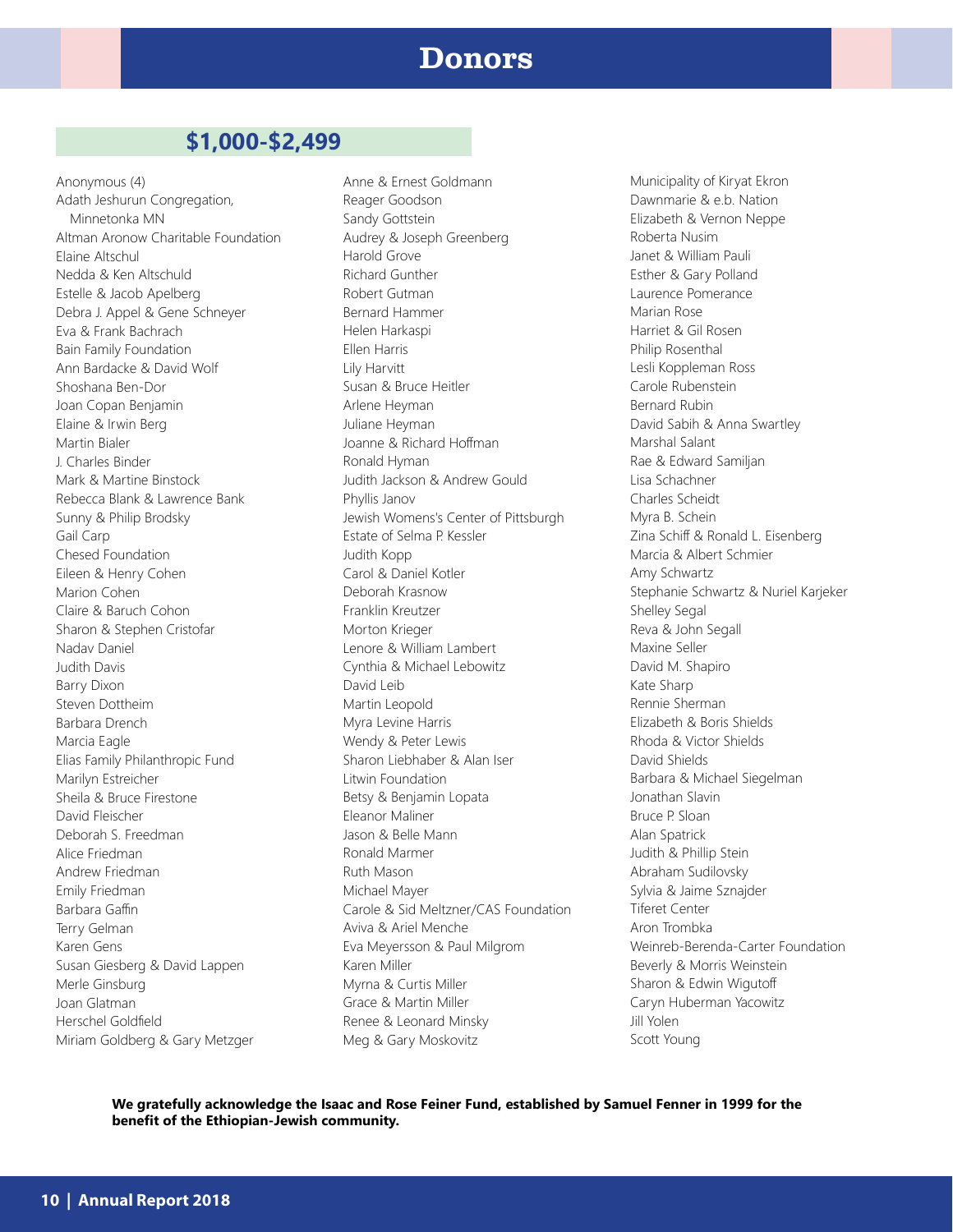#### Our Mission Board of Directors | Advisory Board | Staff

**The North American Conference on Ethiopian Jewry (NACOEJ) is a non-profit organization founded in 1982 with four mandates:**

- **To help Ethiopian Jews survive in Ethiopia.**
- **To assist them in reaching Israel.**
- **To aid in the absorption of Ethiopian Jews into Israeli society.**
- **To help preserve their unique and ancient culture.**

Susan Giesberg, **Chair**

Deborah Goldstein, **Vice President** Mitchell Kaplan, **Treasurer** Sanford Goldhaber, **Secretary**

#### **Board of Directors**

**Founding President** Jonathan Giesberg**\***

**President** Rabbi Jerome Epstein

**\***Deceased

#### **Advisory Board**

Rabbi Shlomo Riskin, **Hon. Chair** Rabbi Jeffrey L. Glickman Cyrus Abbe Hon. Gary Ackerman Kathryn R. Bloom Devorah Brooks Gail Carp Martin Chasin Rabbi Abraham Cooper Eddie Eitches Rabbi Harvey Fields Barbara Gaffin Mel J. Garfinkel Lucille Kuttler Geller

Rabbi Lynn Goldstein Rabbi Dr. Irving Greenberg Eli Halpern David Harris Lynn Hazan Roger J. Herz David Hyman Robert E. Lichtman Jay Luger DVM Ruth Messinger Rabbi Craig Miller Michael Monheit

Solomon Ezra Jeremy Feit Joseph Feit Barbara Ribakove Rachel Gottstein Peter J. Halasz

Pesia Derin Paolucci Gary Polland Rabbi Lawrence Raphael Barak Raviv Seymour Reich Glenn Richter Irwin B. Robins Deborah Schiller Rosalimsky Menachem Rosensaft Roen Salem Dr. Harris Schoenberg Rabbi Allen Schwartz Allen Schwartz

Faye Lieman Leslie Koppelman Ross Lisa Schachner Evely Laser Shlensky Diana Yacobi Caryn Huberman Yacowitz

> Irving Shillman Monica Siegel Rabbi David Silber Benjamin Susman Richard Tell Gary Tolchinsky Albert Vorspan Beth Wohlgelernter Judith L. Wolf Rabbi Joel Wolowelsky Murray Wood Rabbi Ari Zivotofsky

#### **U.S. Staff**

Barbara Ribakove, **Founder and Executive Director** Gary Metzger, **Chief Operating Officer** Caroline Barg, **Director of Communications** Danielle Ben-Jehuda, **Director of Development and Donor Relations** Karen Gens, **Director of Educational Sponsorship Programs** Nelya Danielova, **Office Manager** Miriam Weissman, **Volunteer** Anne Hoffman, **Volunteer**

#### **ISRAEL STAFF**

David Mihret, **Director of NACOEJ-Israel** Yehudit Abramson, **Israel Coordinator, Barney & Rachel Landau Gottstein Adopt-A-Student College Sponsorship Program** Leah Barkai, **Israel Coordinator, Edward G. Victor High School Sponsorship Program** Tiki Krakowsky, **Staff Writer** Yaakov Liberti, **Limudiah Director** Frida Magen, **Limudiah Coordinator for Linguistic Skills** Eti Shriki, **Administrative Director**